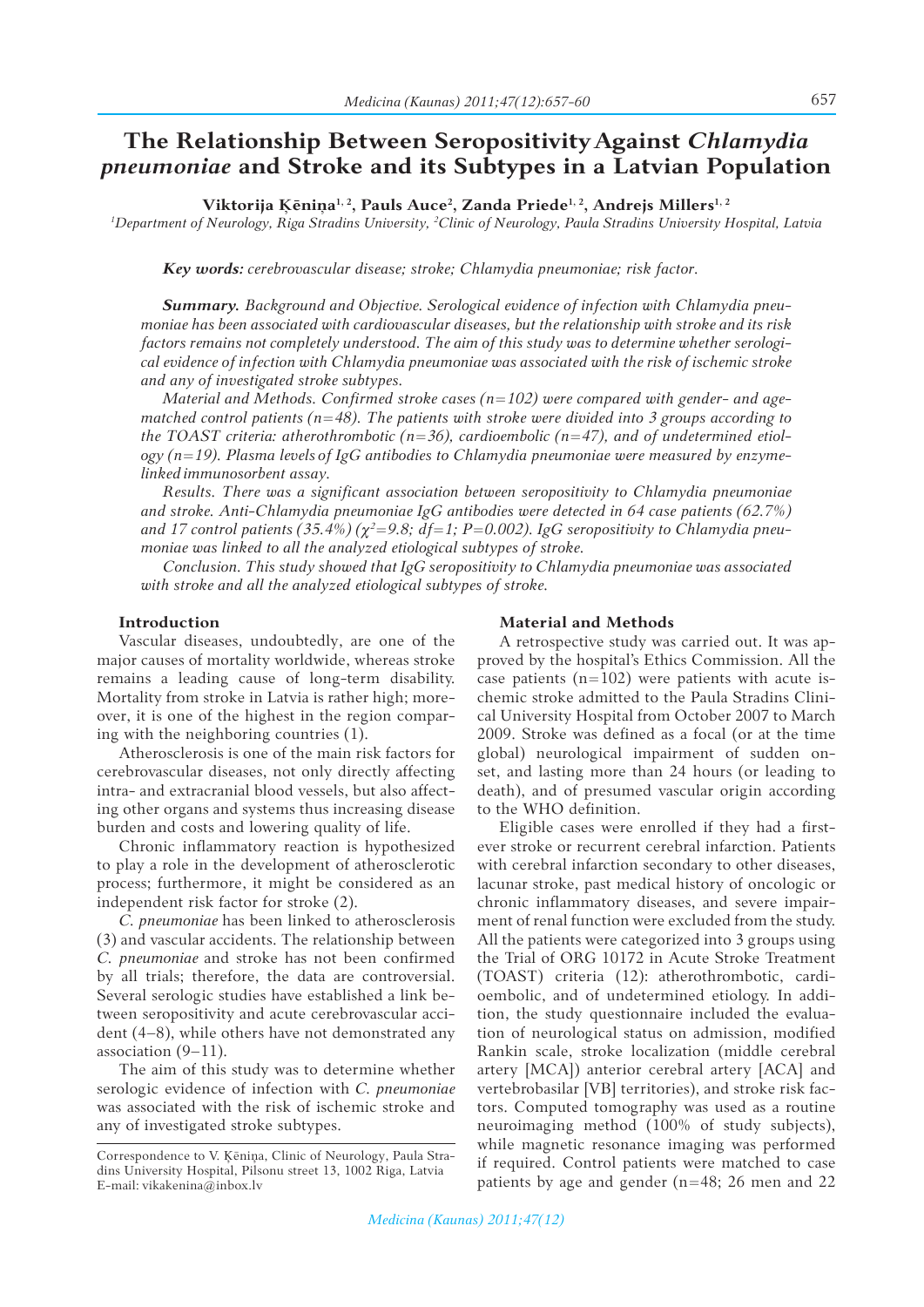women; mean age, 64.3 years [SD, 11.8]; age range, 42 to 82 years) and were patients with nonvascular diseases, predominantly noninflammatory lower back pain, admitted to the P. Stradins Clinical University Hospital. The ratio of control patients to case patients was about 1:2. Stenosis of brachiocephalic vessels exceeding 60% detected by Doppler ultrasound using flow velocity analysis was considered significant. Overweight was defined as body mass index greater than 25 kg/m2 according to the WHO criteria.

To detect IgG to *C. pneumoniae*, Novagnost ™ (Germany) ELISA system was used. A value of 8 IU/ mL was considered as indicative of positive result. Both semiquantitative and qualitative tests were employed for the present study.

*Statistical Analysis.* SPSS 16.0 for Windows was used for data processing and analysis. To compare the mean values, both the analysis of variance (ANOVA) and the *t* test were used. Frequency expressed in % was obtained by applying multifactorial  $(r \times c)$  frequency tables. Frequency distribution was detected by the Pearson  $\chi^2$  and Fisher tests using "Statcalc," but covariance was calculated by applying Pearson correlation coefficient. Differences were considered significant at *P*≤0.05.

#### **Results**

Demographic characteristics of the recruited subjects are shown in Table 1.

There were no significant age  $(t=0.806; P=0.422)$ 

*Table 1.* Demographic Characteristics of the Study Population

| Characteristic                   | Stroke Group<br>$(n=102)$ | Control Group<br>$(n=48)$               |
|----------------------------------|---------------------------|-----------------------------------------|
| Men, n<br>Women, n               | 61<br>41                  | 26<br>22                                |
| Age, mean (SD)<br>[range], years |                           | 65.8 (10.9) [42-89] 64.3 (11.8) [42-82] |

and gender ( $\chi^2$ =0.426; *df*=1; *P*=0.514) differences comparing the case and control groups (Table 1).

The mean age of patients with atherothrombotic stroke was 63.19 years (SD, 11.3); with cardioembolic stroke, 69.9 years (SD, 8.8); and with stroke of undetermined etiology, 60.7 years (SD, 11.9). The difference in the mean age of stroke patients according to the subtypes was significant  $(F=4.631; P=0.004)$ (Table 2).

Of all the patients, 72 (70.6%) had stroke in the MCA territory, 28 patients (27.5%) in the VB, 1 patient (1.0%) in the ACA, and 1 patient (1%) in the watershed zone.

Table 3 illustrates data on the main risk factors for stroke. Arterial hypertension was found to be the most common risk factor detected in 83.4% of case patients (n=86).

Seropositivity against *C. pneumoniae* was documented in 64 (62.7%) of the 102 patients and only in 17 (35.4%) of the 48 controls  $(\chi^2=9.8; df=1;$ *P*=0.002). The mean serum antibody level in the patient group was slightly higher compared with the control group, but the difference was not significant (9.89±4 U vs. 8.8±4.4 U; *t*=1.465, *P*=0.15). Analysis of each group with different stroke subtype revealed IgG seropositivity against *C. pneumoniae* in 58.33% of atherothrombotic patients, and this percentage was significantly greater than that of seropositive patients in the control group  $(35.42\%) (\chi^2=4.36; P=0.037)$ . In the groups of cardioembolic stroke and stroke of undefined etiology, 65.96% and 63.16% of patients, respectively, were found to be seropositive, and these percentages were significantly greater as compared to the control group as well  $(\chi^2=8.86, P=0.003;$  and *χ*<sup>2</sup>=4.27, *P*=0.039; respectively).

Lipid profile and its association with *C. pneumoniae* IgG status were retrospectively analyzed. For this purpose, patients with stroke were divided into two

*Table 2.* Demographic Characteristics of Case Patients by Stroke Subtype

| Characteristic        | Atherothrombotic $(n=36)$ | Cardioembolic $(n=47)$ | Undefined Etiology $(n=19)$ |            |
|-----------------------|---------------------------|------------------------|-----------------------------|------------|
| Men, $n$ $(\% )$      | 28.0 (77.8)               | 21.0(44.6)             | 12.0(63.2)                  | ${<}0.005$ |
| Women, $n$ $(\%)$     | 8.0(22.2)                 | 26.0(45.4)             | 7.0(36.8)                   | <0.005     |
| Age, mean (SD), years | 63.19(11.3)               | 69.9(8.8)              | 60.7(11.9)                  | ${<}0.005$ |

|  |  |  |  |  | Table 3. Risk Factors by Study Groups |
|--|--|--|--|--|---------------------------------------|
|--|--|--|--|--|---------------------------------------|

| Risk factor                                           | Case Group | Control Group |         |
|-------------------------------------------------------|------------|---------------|---------|
| Arterial hypertension                                 | 86 (84.3)  | 18 (37.5)     | < 0.001 |
| Dyslipidemia                                          | 47(46.0)   | 6(12.5)       | < 0.001 |
| Coronary heart disease                                | 46(45.1)   | 2(4)          | < 0.001 |
| Diabetes mellitus                                     | 42(41.2)   | 3(6)          | < 0.001 |
| Atrial fibrillation                                   | 42(41.2)   | 5(10)         | < 0.001 |
| Significant stenosis of brachiocephalic blood vessels | 36(35.3)   | 4 (8)         | < 0.001 |
| Increased body mass index                             | 51(50.0)   | 5(10)         | < 0.001 |
| Smoking                                               | 59 (57.8)  | 7(14.6)       | < 0.001 |

Values are number (percentage).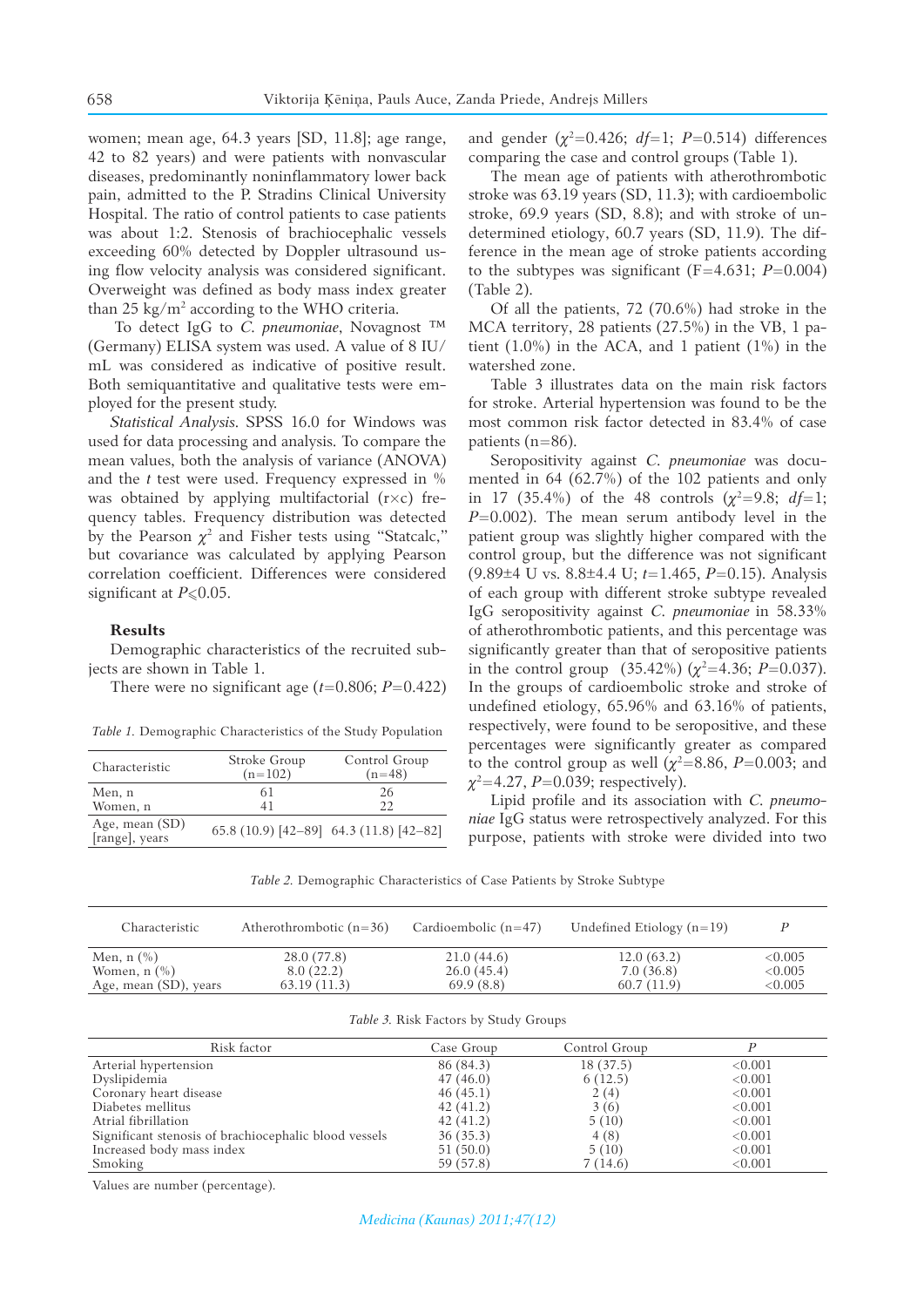*Table 4. C. Pneumoniae* Serum Antibody IgG Level by Different Groups

|                              | Atherothrombotic | Stroke of undefined | Cardioembolic    | Controls,        | Total,           |
|------------------------------|------------------|---------------------|------------------|------------------|------------------|
|                              | stroke, $n = 36$ | etiology, $n=19$    | stroke, $n=47$   | $n = 48$         | $n = 150$        |
| No. of seropositive patients |                  |                     |                  |                  | 81               |
| C. pneumoniae Ig G, mean     | 9.57(5.48)       | 10.27(2.94)         | 10.20(3.84)      | 8.80 (4.38)      | 9.61(4.37)       |
| $(SD)$ [95% CI], U           | [7.72–11.42]     | $[8.85 - 11.68]$    | $[9.07 - 11.33]$ | $[7.53 - 10.07]$ | $[8.91 - 10.32]$ |

groups: seropositive  $(n=64)$  and seronegative patients (n=38). Among seropositive and seronegative patients, 51.56% and 34.21% respectively had an elevated serum total cholesterol level,  $(\chi^2=2.90; P=0.089)$ . Elevated serum low-density lipoprotein (LDL) level was found in 35 seropositive as compared with 12 seronegative patients ( $\chi^2$ =5.12; *P*=0.024), while elevated serum triglyceride level was documented in 9 seropositive and 6 seronegative patients ( $\chi^2$ =0.06; *P*=0.8).

## **Discussion**

The link between *C. pneumoniae* and an acute stroke has not been established in all studies, which have looked at this issue. Furthermore, various studies employed different methods. Some trials that employed serologic methods have demonstrated a link between seropositivity to *C. pneumoniae* and an acute cerebrovascular accident (4–8), whereas others have not  $(9-11)$ . Moreover, some studies have confirmed the presence of *C. pneumoniae* in the atherosclerotic plaque by molecular genetic methods (13–17), but a considerable number of studies have not reported any association (18–21). Likewise, the relationship between bacteria and atherosclerotic changes in intracerebral blood vessels is not straightforward. A study from Netherlands using polymerase chain reaction (PCR) was unable to detect *C. pneumonia* in large intracerebral vessels (22); whereas the study that examined the atherosclerotic middle cerebral artery was able to detect it by nested PCR in 5 of the 15 atherosclerotic arterial samples and none of the control tissues (23). Despite a plausible link between bacteria and atherosclerosis described in a review by Watson and Alp (24), the situation with stroke might be more complicated due to a possibly weaker link between an acute ischemic cerebrovascular event and atherosclerosis if compared to coronary artery disease and myocardial infarction. Consequently, it may be that no certain bacteria are associated with stroke, but perhaps infectious burden of common pathogens actually might be linked to stroke (25) or carotid atherosclerosis (26).

Stroke is a heterogenous disease that is classified into several subtypes of different etiology, and associations between subtypes and *C. pneumoniae* has not been thoroughly investigated yet. Moreover, results of the studies appear to be controversial, not only due to the difficulties in the detection of *C. pneumoniae*, but also due to differences in the definition for stroke subtypes among researchers.

In the present study, an association between seropositivity to *C. pneumoniae* and a stroke was observed. Unfortunately, the present study has some limitations: certain stroke subtypes, such as lacunar and a stroke associated with other pathologies, were excluded, and the sample size was small. However, our study showed evidence for an association between *C. pneumoniae* and investigated subtypes of stroke.

Arterial hypertension, coronary artery disease, peripheral artery disease, etc. are well-known and wellstudied classic risk factors for stroke (27). Dyslipidemia is one of the classic risk factors, which have been demonstrated to have some link with *C. pneumoniae* seropositivity in some studies (28–29). Currently, there is room for more studies to clarify an interaction between infectious agents and dyslipidemia, whether *C. pneumoniae* is just an innocent bystander or an active player. This study showed a significant link between *C. pneumoniae* seropositivity and elevated serum LDL level. It might be worth to investigate further a role of microorganisms in lipid profile of atherogenesis.

Population health, efficient use of state budget, and quality of life are relevant questions requiring a continuing search for effective solutions of the stroke problem. However, there are many problems to be solved to confirm the infection theory and its role in stroke etiology. Every new research is a next step in assembling this multi-layer jigsaw puzzle and finding a solution to the complicated problem.

#### **Conclusions**

Our serological study showed an association between the presence of *C. pneumoniae* antibodies and stroke in the Latvian population. In addition, it demonstrated the significance of *C. pneumoniae* seropositivity for several major stroke subtypes and correlation with elevated serum low-density lipoproteins level. To support atherogenic characteristics of *Chlamydia pneumoniae*, we need large prospective cohort studies and randomized controlled interventional trials, which would combine serologic and nonserologic methods for confirmation of chronic infection in selected population.

#### **Acknowledgments**

This work was supported by a grant from the European Social Fund (ESF).

## **Statement of Conflict of Interest**

The authors state no conflict of interest.